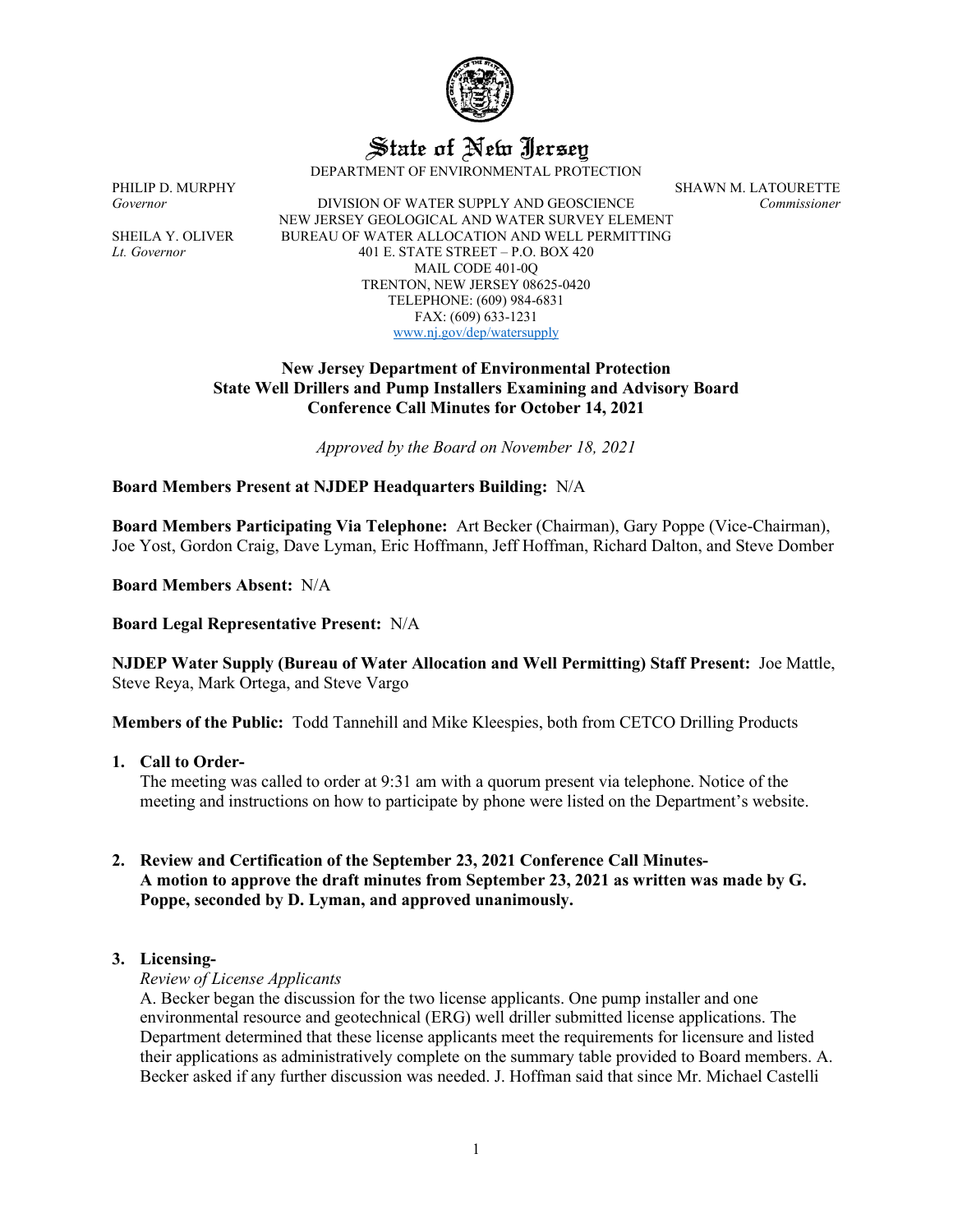works in the New Jersey Geologic and Water Survey (NJGWS), himself, R. Dalton, and S. Domber will all abstain from the vote as they work in the same office as the Mr. Castelli. J. Hoffman asked if the Board could vote separately on the license applicants.

The license application reviewed is as follows:

| <b>License Type</b> | <b>Applicant Name</b> | <b>Employer</b>       |
|---------------------|-----------------------|-----------------------|
| Pump Installer      | Ryan Stover           | Stovers Wells & Pumps |
| <b>ERG</b>          | Michael Castelli      | NJDEP – NJGWS         |

**A motion to approve Ryan Stover for a pump installer license was made by G. Craig, seconded by S. Domber, and approved unanimously.**

**A motion to approve Michael Castelli for an ERG well driller license was made by G. Poppe, seconded by D. Lyman, and approved by all except for J. Hoffman, R. Dalton, and S. Domber who abstained.**

# **4. Tentative Board Meeting Schedule 2022-**

S. Reya said that the Department had drafted proposed dates for the 2022 Board meetings and conference calls. Meetings were tentatively scheduled for the third Thursday of every month. Board members were asked to provide input on any scheduling conflicts. G. Craig asked if meetings will be held in person starting in 2022. S. Reya explained that there are capacity limits for conference rooms at the Department Headquarters. With the current capacity limits, the full Board would not be able to be accommodated in the building. Until this changes, the plan is to continue to meet remotely. S. Reya discussed switching to Microsoft Teams, which the Department uses to meet virtually, for future calls. He explained that he is looking into having a recurring phone number generated for these meetings so members could either call in or participate on a video call on their computer. The phone number could also then be posted on the Department's website should any members of the public wish to participate.

The Board members agreed to the proposed dates and voted on them.

# **A motion to accept the dates for the 2022 meetings and conference calls was made by G Poppe, seconded by J. Yost, and approved unanimously.**

If building restrictions are lifted, the Board agreed to meet on the following dates in Trenton at Department Headquarters at 9:30 am:

#### **January 20, March 17, May 19, July 21, September 15, November 17**

If public heath restrictions prevent the Board from meeting in person, the Department will update the Board's website with information on how to participate in the meeting.

The Board agreed to meet via telephone/video conference calls to begin at 9:30 am on the following dates:

#### **February 17, April 21, June 16, August 18, October 20, December 15**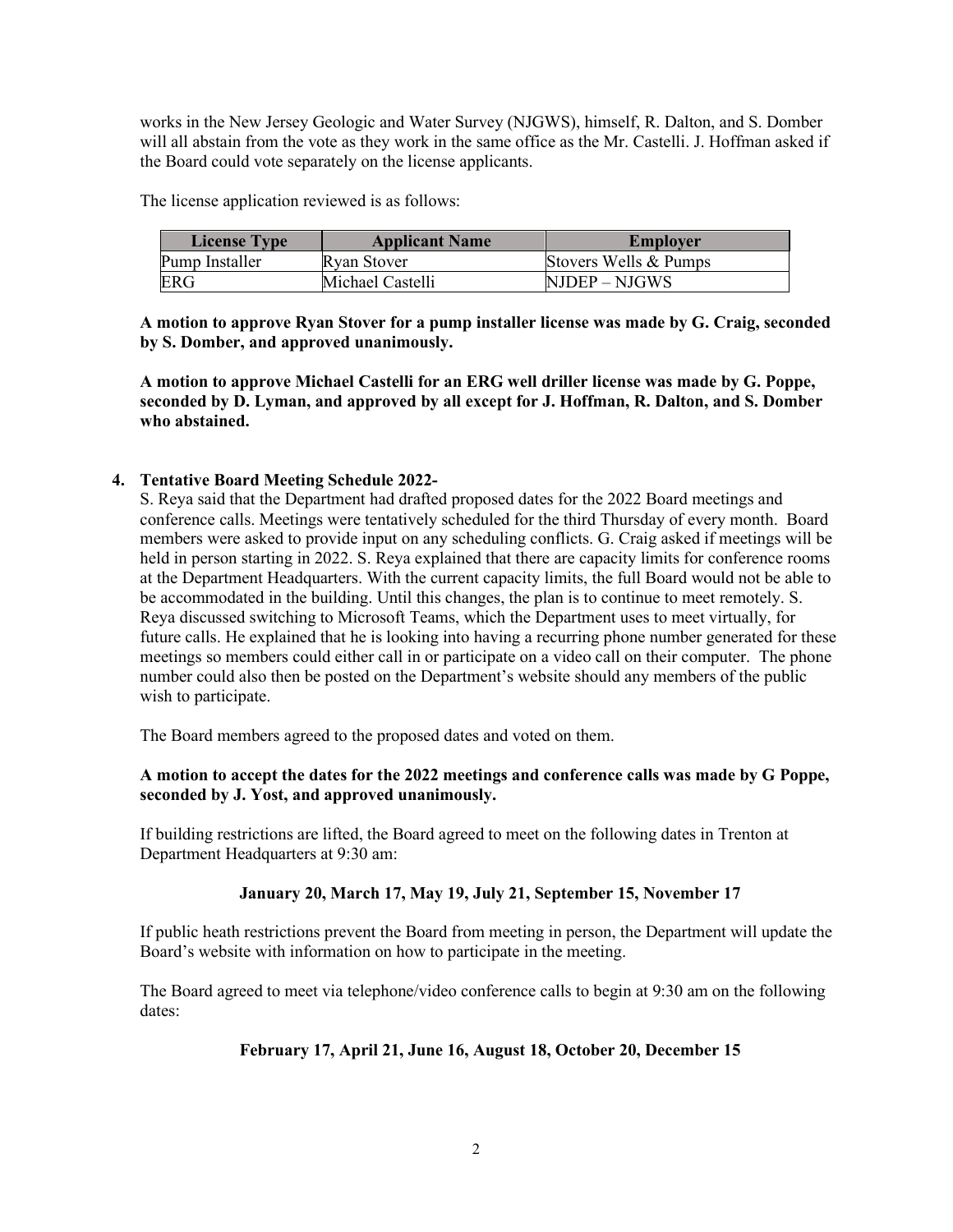#### **5. Disinfection of Potable Water Wells by Unlicensed Individuals-**

Neither DAG J. Denyes or T. Pilawski were available to update the Board on this topic. S. Reya gave a brief update on the Rutgers disinfection guidance document which had been a topic of discussion at prior meetings. He noted that this guidance document was originally intended for emergency use for homeowners after major storm events should they need to disinfect a flooded well and are unable to secure the services of a qualified professional. This document, which has been noted as being misleading to property owners by telling them how to disinfect a well, has now been removed from the Safe Drinking Water website. S. Reya said that T. Pilawski drafted a new version of the document, which has been approved by Department management, and is awaiting posting to the Division's page.

A. Becker confirmed with S. Reya that no resolution would be reached on the disinfection topic during this meeting without J. Denyes or T. Pilawski. He also asked for this topic to be discussed again during the November meeting, at which hopefully a resolution would take place.

J. Yost asked if public supply wells would be impacted by the upcoming decision. He inquired about the specific scope of the question posed to DAG J. Denyes and whether there is a differentiation between public supply wells and other potable well uses such as domestic. S. Reya said that the legal team's interpretation of the rule would likely only impact the general provisions of licensed well drillers and pump installers and what licensee is required to perform a specific activity since the provisions of N.J.A.C. 7:9D 1.6 and 1.7 were the relevant sections previously discussed in detail. He also noted that most of the licensing provisions are tied to well categories, not well uses. Therefore, the issue of disinfecting all potable wells (Category 1) would be evaluated, but selecting one use out of that grouping, such as public community, would likely not be consistent with the way the rule is structured.

# **6. Update on Geothermal Product Reviews: CETCO Geothermal Grout and Total Green Direct Exchange (DX)-**

#### *CETCO*

S. Reya discussed the Board's September motion to not recommend approval the CETCO Geothermal Grout with TC Booster product until the permeability results from the samples obtained from the grout mixer have been reviewed by the Board (the permeability results from the borehole return sample were found to meet the requirements of N.J.A.C. 7:9D-2.9). Further, he said that after the Board's motion, he requested that CETCO have the sample from the mixer tested. Mr. Todd Tannehill complied with the Board's request and sent the mixer sample that he obtained during the field demonstration to a third-party laboratory for testing.

The results of the permeability test for the mixer sample were submitted to the Bureau on October 13, 2021 and forwarded to R. Dalton for review. R. Dalton said that the permeability for the sample taken at the mixer was acceptable and meets the Department's requirements. He also sent a memo prior to the meeting in which he stated that this mix should be accepted for use in New Jersey. G. Craig thanked R. Dalton for taking the time to review everything and providing the Board with the update.

A. Becker asked S. Reya if all requirements for approval have been met by CETCO. S. Reya said that CETCO has met all requirements for this grout mix.

#### **A motion to accept the CETCO Geothermal Grout with TC Booster was made by G. Poppe. This motion was seconded by D. Lyman and approved unanimously.**